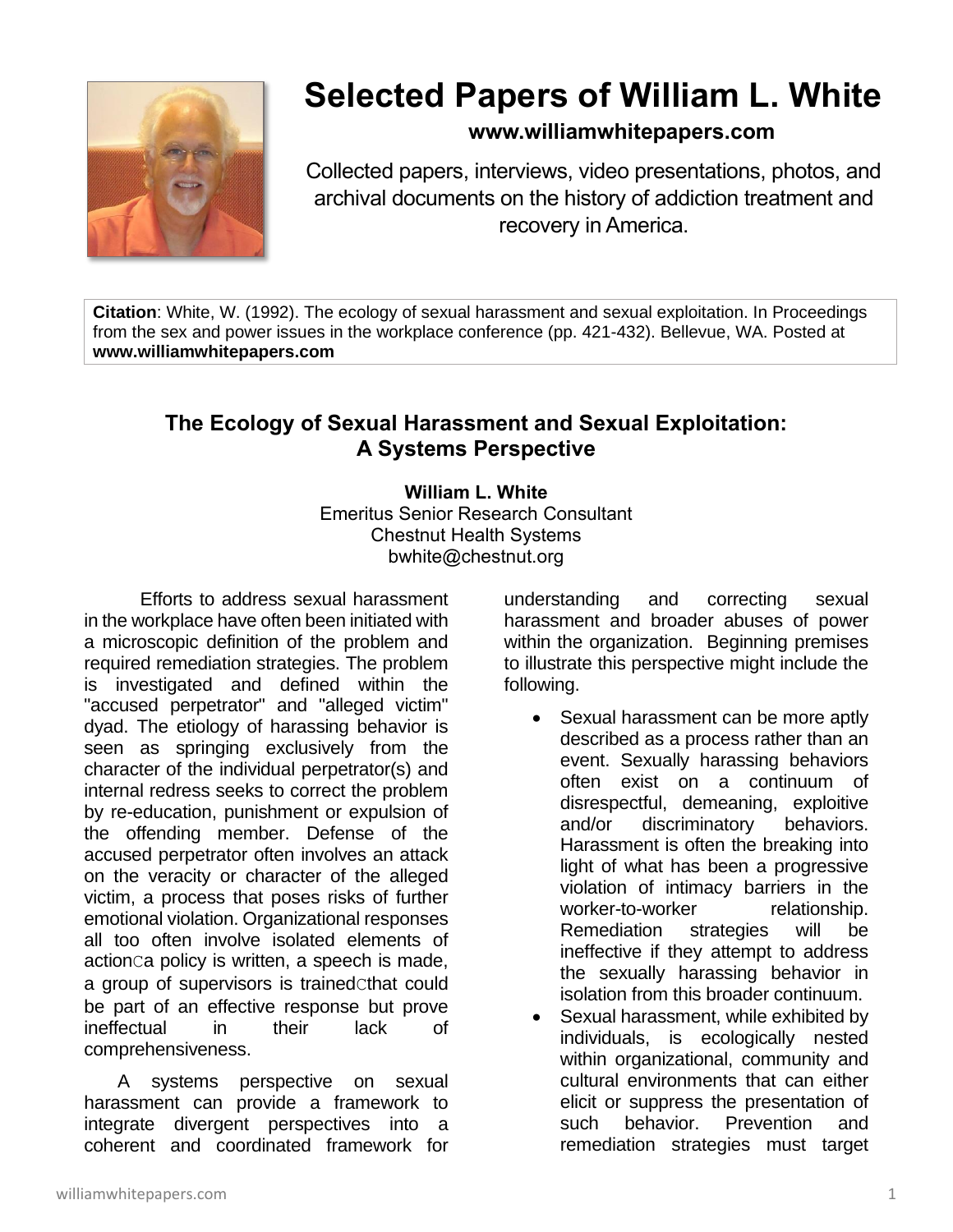multiple sites within this personenvironment ecosystem.

- While usually defined in perpetratorvictim perspectives, acts of sexual harassment can be elicited from (for example, as part of a broader scapegoating process) and be symptomatic of disruptions in group process and organizational health.
- A strong organizational culture can promote sexual harassment if aberrant values have been incorporated into the culture that legitimize disrespect and abuse towards a targeted group of workers. Weak organizational cultures can promote sexual harassment by failing to socialize members with values, attitudes, standards and taboos that would inhibit harassing and exploiting behavior.
- As organizational systems grow in size, their units become more independent, creating the danger of renegade cultures which violate values of the parent organization. Repeated incidence of sexual harassment from a particular work unit involving multiple perpetrators may reflect such a renegade process and may require interventions targeted at group culture as well as interventions targeted at individual perpetrators.
- Harassing behavior while environmentally influenced, in turn, feeds back into the process of the work group. The strong emotion generated by the perception or knowledge of harassing events emotionally galvanizes the work group leaving little energy left for productivity and system maintenance. The organizational response to harassing events is experienced by other organizational members in ways that will increase or decrease worker fear/security related to physical and psychological safety and will increase or decrease worker feelings of identification and loyalty to the organization. The organizational response is experienced by other organizational members in ways that will either increase or decrease the

likelihood of future incidents of sexual harassment and exploitation.

- IsmsCsexism, racism, ageism, classism, homophobiaCconstitute powerful forces that can influence many aspects of sexual harassmentCits incidence, how it is perceived, its effect on the work group, the outcome of legal or administrative redress. Isms constitute powerful undercurrents of emotion, the consequences of which must be actively managed to protect individuals and assure system health and vitality.
- A change in one part of a system produces accommodating changes in all other parts of the system. Implementing change (strategies to address sexual harassment) in dynamic systems must anticipate the emergence of unforeseen problems created by corrective action.

Principles and observations like the above can assist in understanding the complexity of the defined problem as well as in helping avoid the development of simplistic, ineffectual or problem-generating remediation strategies.

System perspectives can aid in strategy development by helping identify the multiple etiological roots of a problem, by targeting desirable targets of intervention, and by elucidating the potential interaction of strategies simultaneously or sequentially implemented at multiple levels within a dynamic system. The problem of sexual harassment and exploitation can, for example, be placed within an ecological model. A harassment incident involving a single harasser and person being harassed, is viewed as occurring within an environment that is itself nested within a large environment and so forth. This model places the interaction of these two individuals at the center of this ecological onion. There may be things at each layer that contributed to the unfolding of this event and resources and strategies at each layer which may contribute to problem resolution.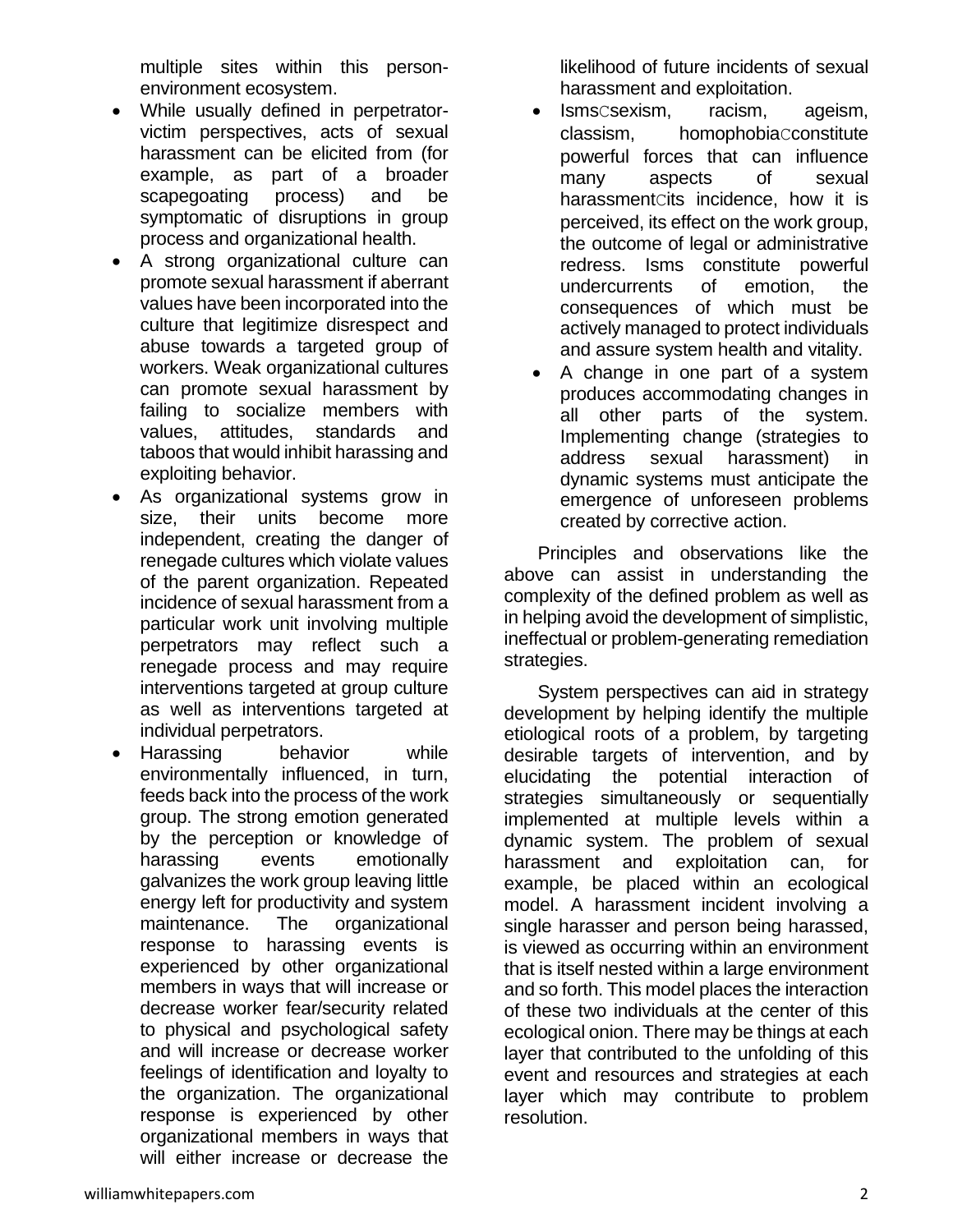The center of this model is ontogeny cthe unique developmental histories of the harasser(s) and the person(s) being harassed that brought them to this exact point in time. The systems model seeks to identify any characteristics or circumstances that contribute to either role. The purpose of such inquiry is not to psychologically excuse the harasser or blame the victim for his or her own victimization. Knowledge of the characteristics of the harasser and situational cues related to when, where and how the harassment occurred may help develop policies and structures that decrease the likelihood of such behavior. By better understanding persons targeted for harassment, we may discover strategies to reduce vulnerability. If the lack of knowledge of sexual harassment policies and procedures for grievance and redress increases vulnerability, then more effective employee orientation to such issues become a preferred strategy. If it is discovered that passivity increases risk of victimization, then employee access to assertion training, empowerment training, and related mediums become strategies to reduce worker vulnerability. If it is discovered that persons in certain roles, certain shifts, certain sites are being targeted, special systems of intervention, protection, and support can be designed and implemented.

The harassing event occurs within a physical, professional and social environment. This second layer of our ecological onion is the microsystemCthe smallest unit of the organization that surrounds each worker. The microsystem is a shift, a physical plant, a work team, a supervisor, a job description. The point of inquiry in the microsystem is an examination of forces or conditions in this environment that influence positively or negatively the incidence of sexual harassment. By conducting this kind of force field analysis, we are able to generate a series of microsystem intervention strategies. The strategies seek to reduce those promoting forces identified and strengthen the identified inhibiting forces. Microsystem strategies include such areas as unit-level employee orientation programs,

supervisory training programs, supervisory access to technical consultation, immediate accessibility to harassment reporting, accessibility of internal support resources (employee assistance program), and linkage to external resources (personal/legal consultation, counseling, support groups).

Each microsystem is ecologically nested with the mesosystemcthe total organization that embraces and links all of the organizational unit and defines their relationships with one another and the outside world. At the mesosystem level, one can examine how broad organizational processes and structures either enhance or inhibit sexual harassment and exploitation of workers. Mesosystem issues include things ranging from the existence, clarity, accessibility and enforcement of sexual harassment policies to the attitudes, values and behaviors modeled by organizational leaders. Mesosystem strategies to address sexual harassment are encompassed within quality of work-life committees, joint labor management committees, and planning processes that seek to consciously shape the culture of the organization. In a moment, two particular mesosystem issues will be explored in detailCthe sexual culture of the organization and the propensity for abuse within closed organizational systems. The examination of microsystem and mesosystem influences on sexual harassment recognizes that there is a dynamic relationship between what the individual worker brings to the organization and what the organization brings to the worker. In the chemistry of this interaction, the propensity to harass/exploit and the vulnerability to be harassed/exploited can be either decreased or increased. This step neither blames the organization nor exculpates the harasser from responsibility for his or her actions. It does acknowledge that organizations can play a contributing role by promoting or tolerating conditions that nurture harassment or by failing to serve as an active restraining agent to workplace harassment.

Each organization (its microsystems and its workers) are nested within a broader geographical, social, political and economic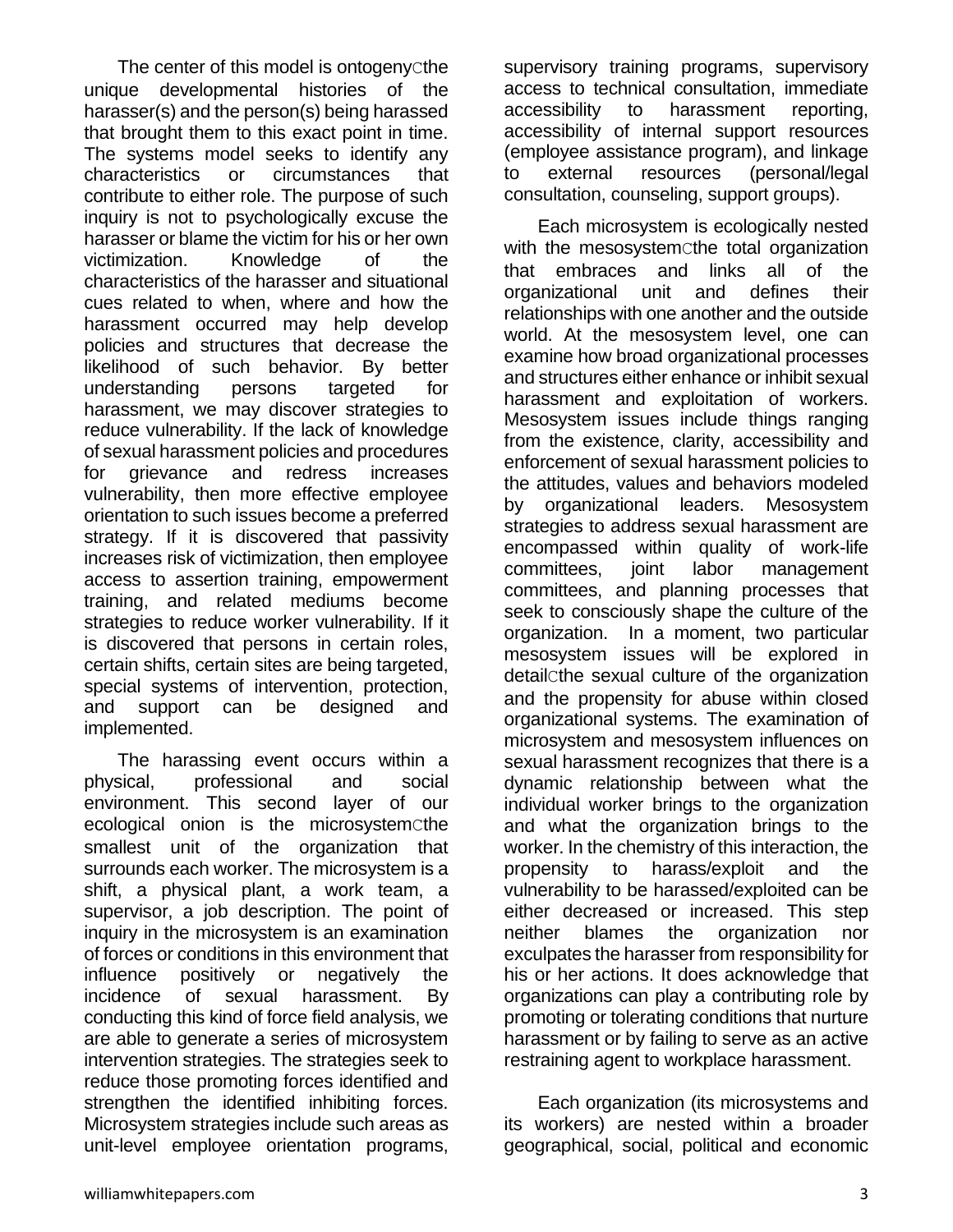environment (exosystem). There is a complex and continuing relationship between the organization and this immediate environment that influences the internal values and behavior within the organization. It is important for an organization to have some understanding of the degree to which the values, attitudes and entrenched behaviors within this exosystem will serve to enhance or inhibit sexual harassment within the workplace. Where enhancing factors exist in great strength, the organization may choose to link itself with other organizations in a campaign of community education designed to weaken such forces, or, having an awareness of such external factors, intensify their internal programs to prevent sexual harassment. Through its political voice and through its trade associations, the organization may also contribute to weakening such enhancing factors in the broader culture (macrosystem).

In these two days you will hear detailed strategies targeted at various layers of this ecosystem. The issue is not which one of these strategies is preferable. The issue is how can these strategies be integrated with existing resources into a coordinated program that targets these multiple levels of intervention.

In many organizations the struggle is to bring the implicit and real culture into compliance with the culture defined aspirationally in policy. Incongruencies between aspirational and real values within the organizational culture provide a breeding ground for abuse. Well written sexual harassment policies and procedures are rendered meaningless in an environment where organizational leaders are practicing or openly condoning the exact behaviors tabooed in the policy statement.

What many of the recommended strategies you will hear about over these two days do is define and transmit organizational values and standards that define appropriate and inappropriate behavior. These strategies define the organizational etiquette governing relationships between workers. They define the behaviors and values to which we are to aspire and they define behaviors which are

tabooed within the organizational family. By consciously examining our organizational cultures we can seek to remove abusecondoning elements and replace them with elements more conducive to worker and organizational health.

#### **Incest in the Organizational Family**

I have often been asked whether there are any types of organizations or particular stages in the life of an organization that generate a greater incidence of sexual harassment and sexual exploitation problems. There are two such circumstances that I have noted from my consulting experience. The first is an increased incidence of harassment and exploitation in organizations going through periods of turbulence and rapid change. The second is the great potential for the abuse of powerCincluding sexual harassment and sexual exploitation cin what I have described as closed incestuous systems.

Rapid change within an organization disrupts the psychological homeostasis of all workers. Workers at all levels who have lost their sense of personal and professional value may seek a variety of channels through which to reassert and affirm their value and potency. The increased incidence of sexual harassment, sexual exploitation and voluntary sexual intimacy between workers during such periods probably has little to do with sex, but is a means of seeking fulfillment for other needs. Attempted sexual contact between workers during such turbulent periods may have more to do with aggression and violence or desperate needs for self-affirmation than what Joseph Campbell has referred to as the "zeal of the organs for one another."

In the mid-1970s I began publishing articles and monographs on the propensity for abuse within a particular kind of organizational setting and process. Applying family systems theory to organizations, I described the extreme disruption of personal and organizational health associated with sustained organizational "closure." The concept of organizational incest was used to describe a stage in the life of an organization marked by increasing numbers of staff